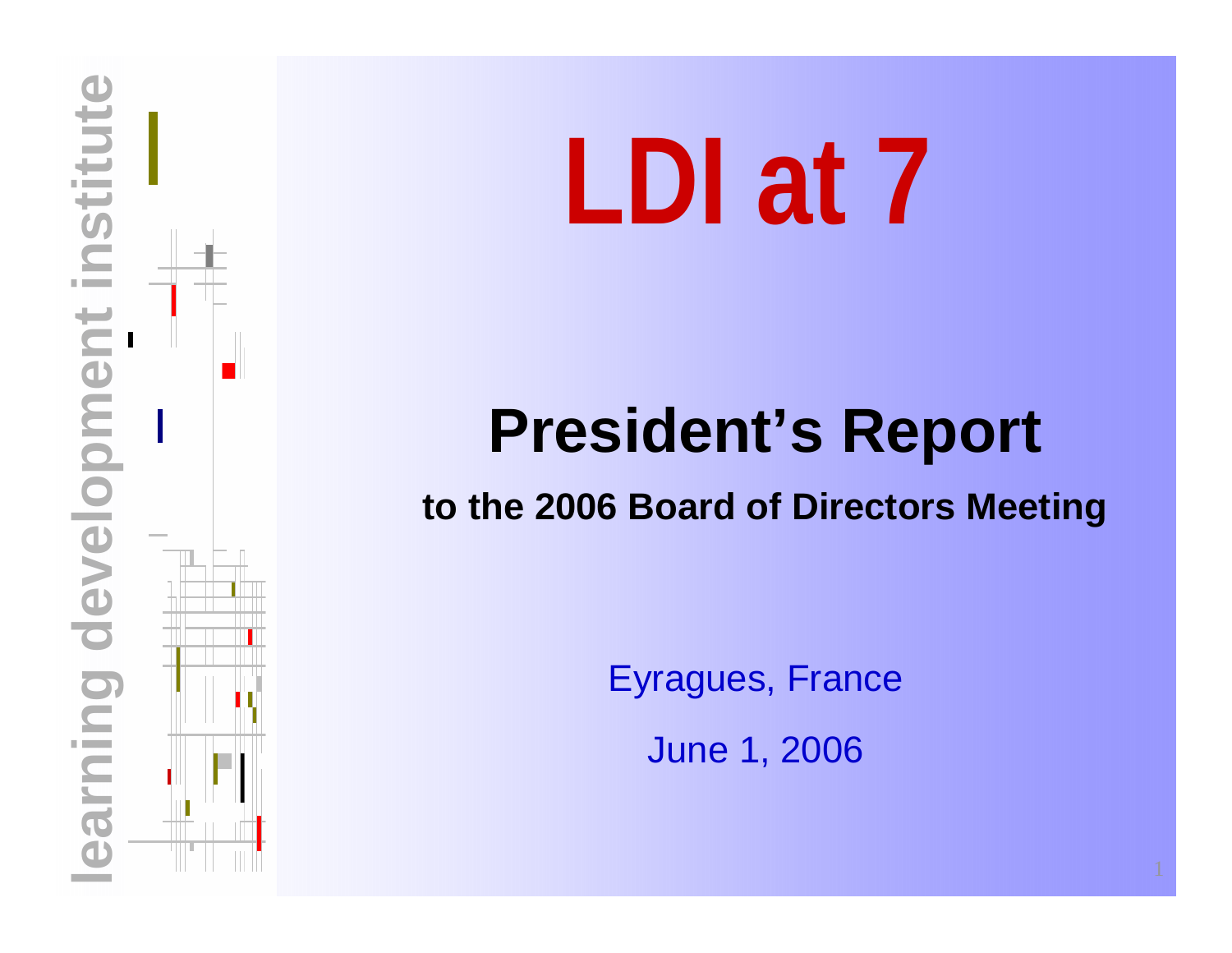## **E** Uncertainty about LDI's beginnings

**□ LDI developed gradually as UNESCO's Learning Without Frontiers (LWF)** initiative was phasing out. During 1998 and 1999 it ran in parallel with LWF.



- $\Box$  On Oct 28, 1998, AfriStar was launched at Kourou, French Guyana. On the same occasion discussions were initiated about the legal establishment of LDI with Tedson Meyers of Coudert Brothers.
	- Web site operational on May 19, 1999.
	- Multiple activities throughout 1999, many still intertwined with LWF, including:
		- **02/99:** Presentation on *Learning without frontiers: Building integrated responses to diverse learning needs* at **AECT, Houston, TX**.
		- **04/99:** Symposium on *Overcoming the Underdevelopment of Learning* at **AERA, Montreal**.
		- z **05/99:** Two presentations at *Tercer Simposio Internacional de Educación a Distancia,* **Pontificia Universidad Javeriana**, Centro Universidad Abierta, in **Santa Fe de Bogotá, Colombia**.
		- **06/99:** Participation in Symposium on *Lifelong Learning and New Technologies* at **19th World Conference on Open Learning and Distance Education in Vienna, Austria**.
		- **06/99:** Participation in *Program for Capacity Building in Science* Conference at the **National Academy of Science in Budapest, Hungary**.
		- **12/99:** Keynote at **VIII Encuentro Internacional de Educación a Distancia, Guadalajara, Mexico**.
- Certificate of Incorporation (Delaware): March 1, 2000.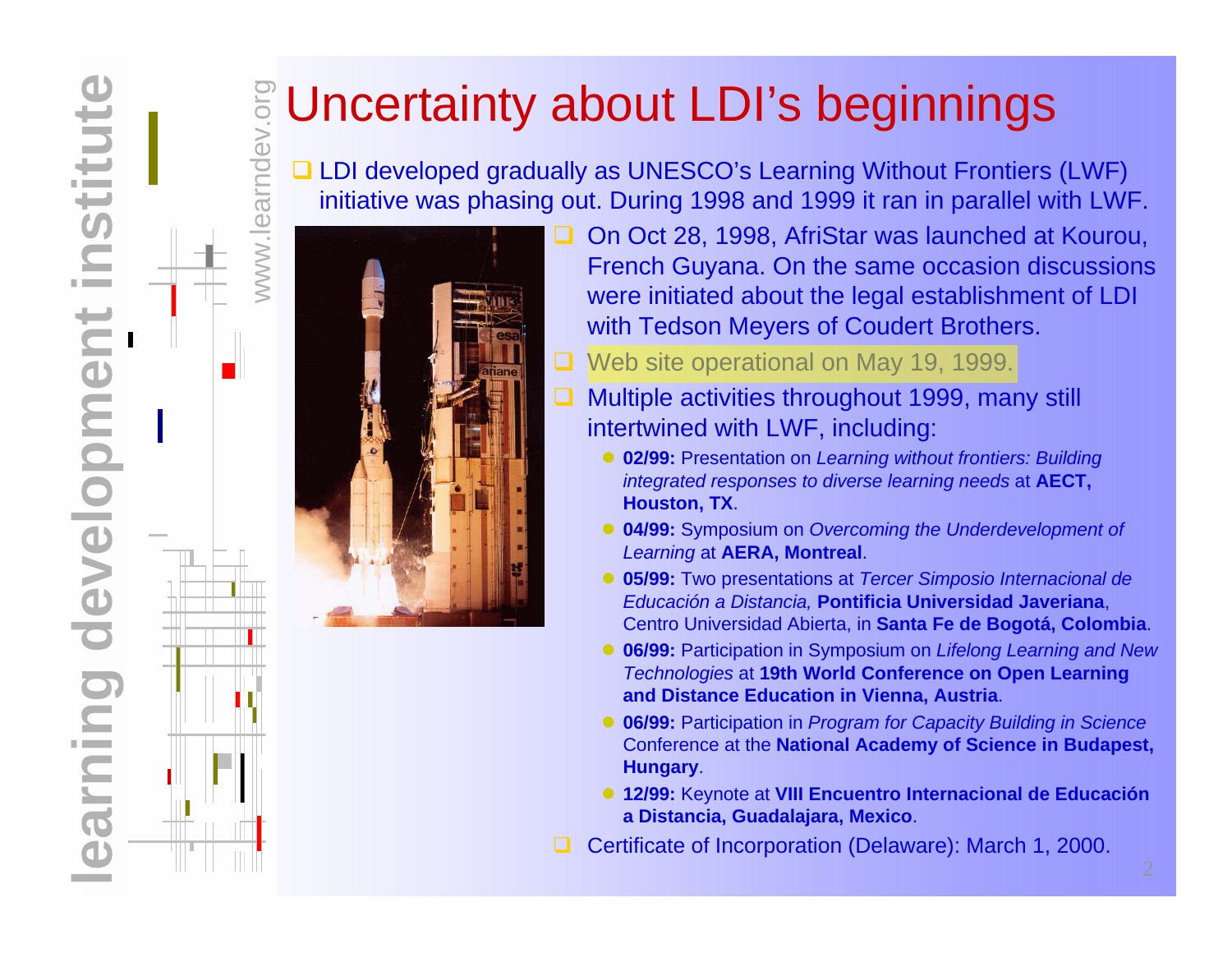



### May 19, 1999

is probably good date to consider as the beginning of LDI, considering the networked nature of the institution.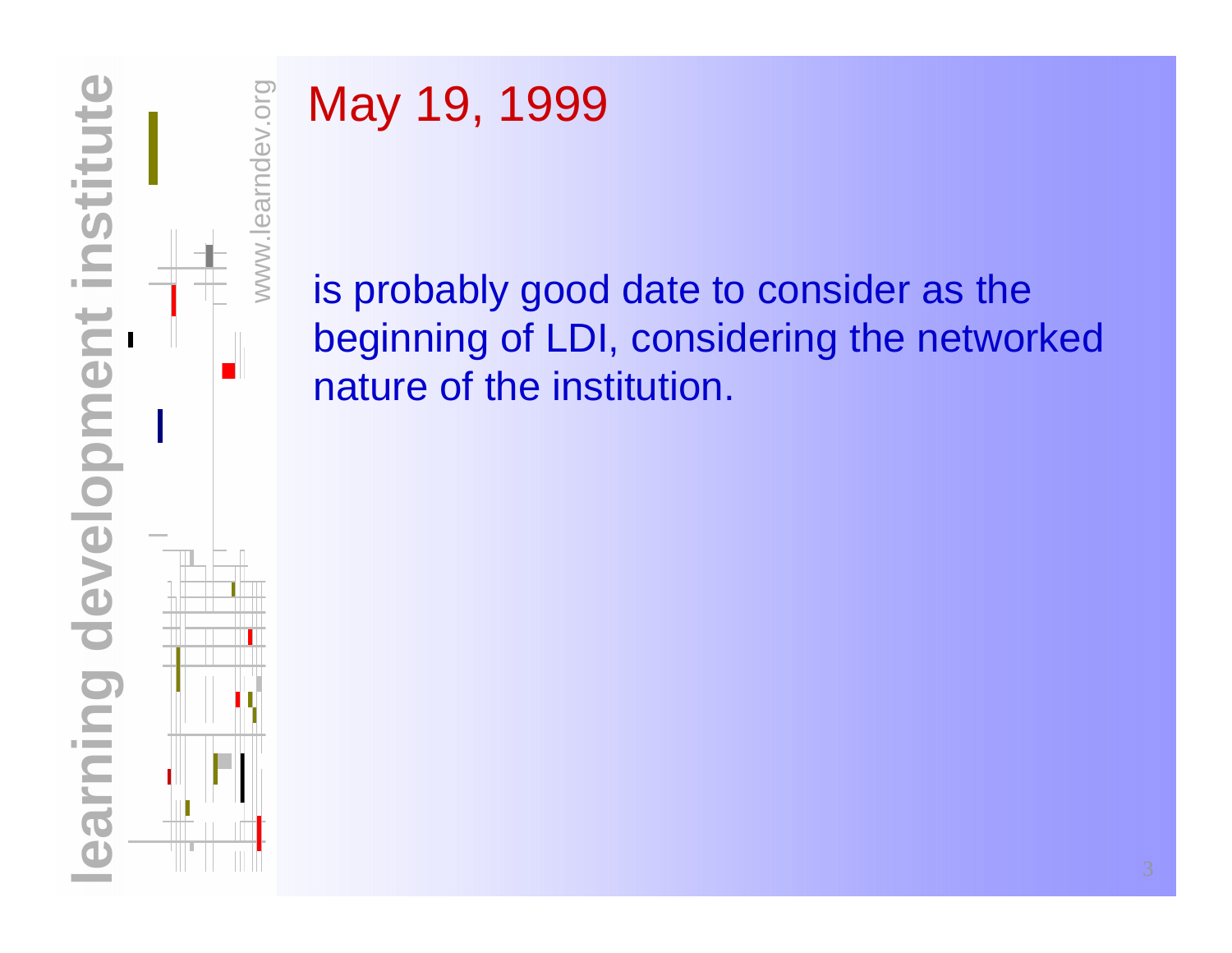**learning development institute nstitut** ng development inni

www.learndev.org

 $WW$ 

ev.org

# Highlights of the year in review (1)

### Building the Scientific Mind:

- Successful colloquium in The Hague (May 2005).
- $\bullet$ Participant satisfaction.
- $\bullet$ Follow-up activity India.
- $\bullet$ Link-up with UNESCO.
- $\bullet$  Involvement in Science+Society debate at EU level (expert group membership).
- $\bullet$  Collaboration with UWC and IMSA on *For the Love of Science.*
- $\bullet$ Collaboration with Universe Awareness (UNAWE).
- $\bullet$ Forthcoming 2nd colloquium (BtSM2007) in Vancouver.
- $\bullet$ Requested UNESCO patronage.
- $\bullet$  Partnership with Institute of Social Studies (BtSM2005) and Emily Carr Institute of Art + Design (BtSM2007).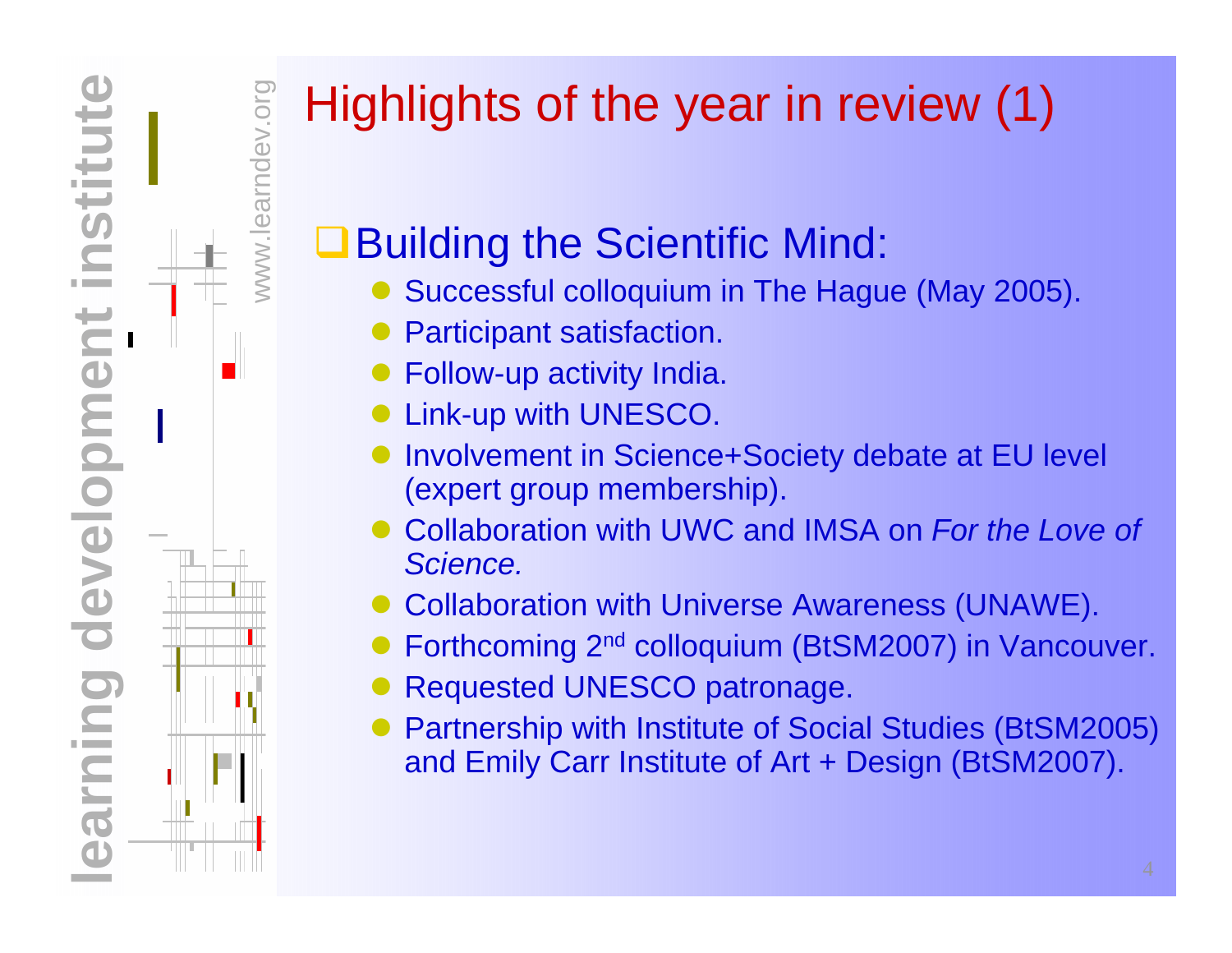

NWW.

mdev.org

# Highlights of the year in review (2)

#### **ONew focus area:**

Learning to Live in Harmony (LLH)

(following BtSM2005; John Avery [Pugwash scientist] coordinates; under development)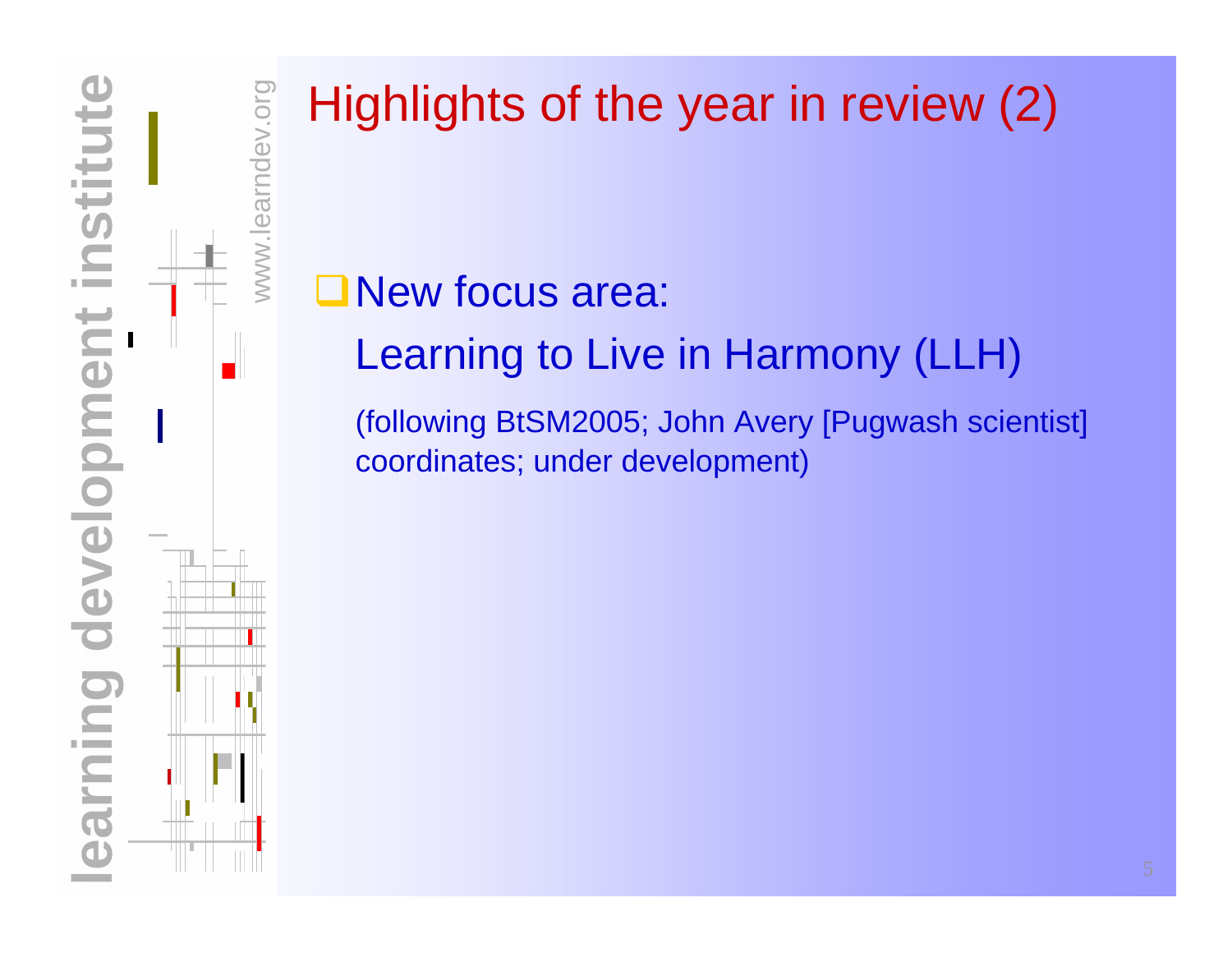

 $N$ WW.lea

mdev.org

# Highlights of the year in review (3)

- Working visit to Shikshantar (in conjunction with attending/keynoting at BtSM symposium in New Delhi (August/September 2005).
	- $\bullet$  Included participation in filmmaking workshop (+ screening of The Dream  $\rightarrow$  Hindi version)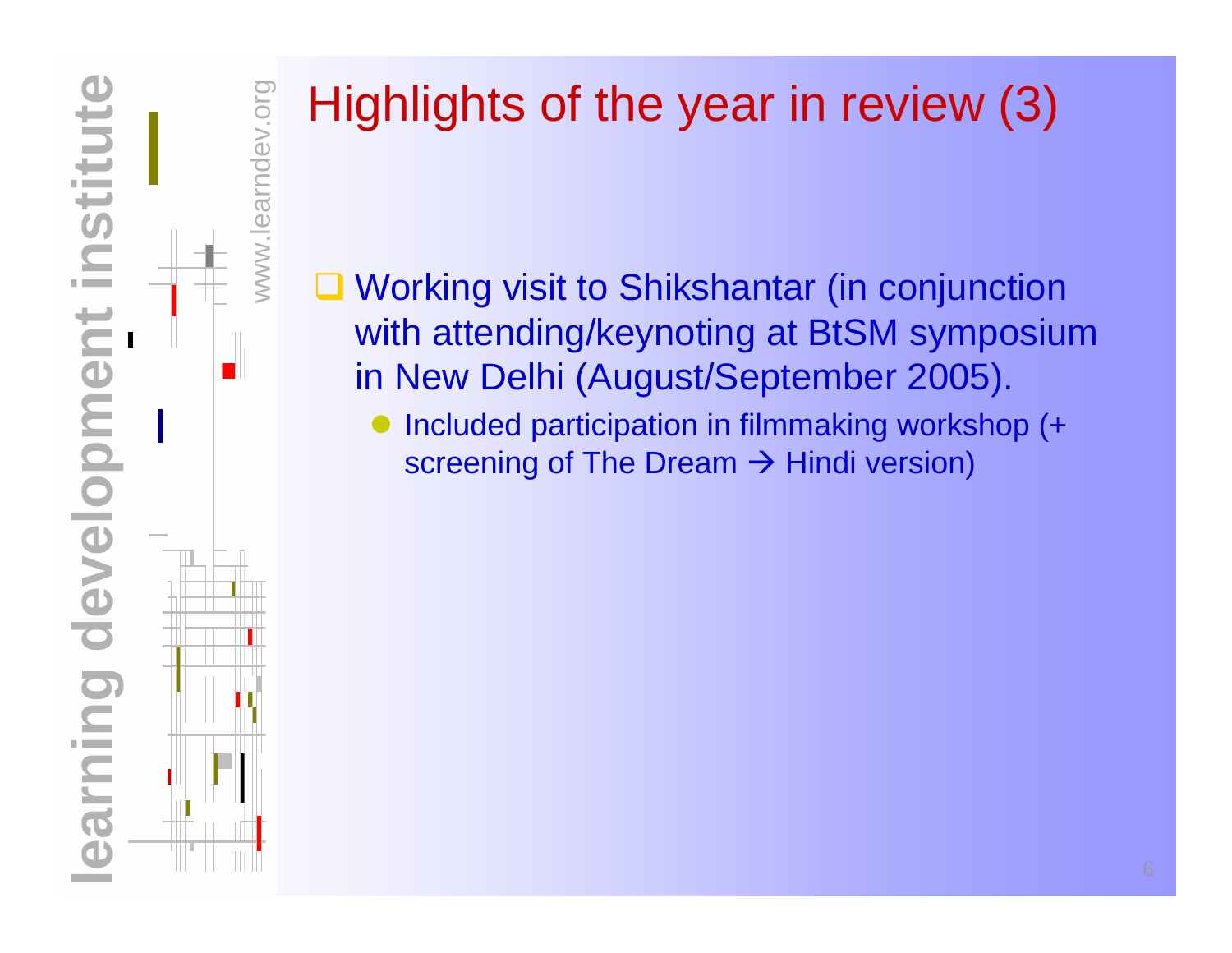

NWW

ev.org

# Highlights of the year in review (4)

 $\Box$  *Learners in a Changing Learning Landscape: New Roles and Expectations - A dialogue motivated by an ibstpi research project* (Presidential Session and Workshop, AECT 2005, Orlando)

**□ Linked to book project, involving 13 authors** (foreseen to be published with Springer Verlag  $\mathcal{L}_{\mathcal{A}}$ Lifelong Learning Series).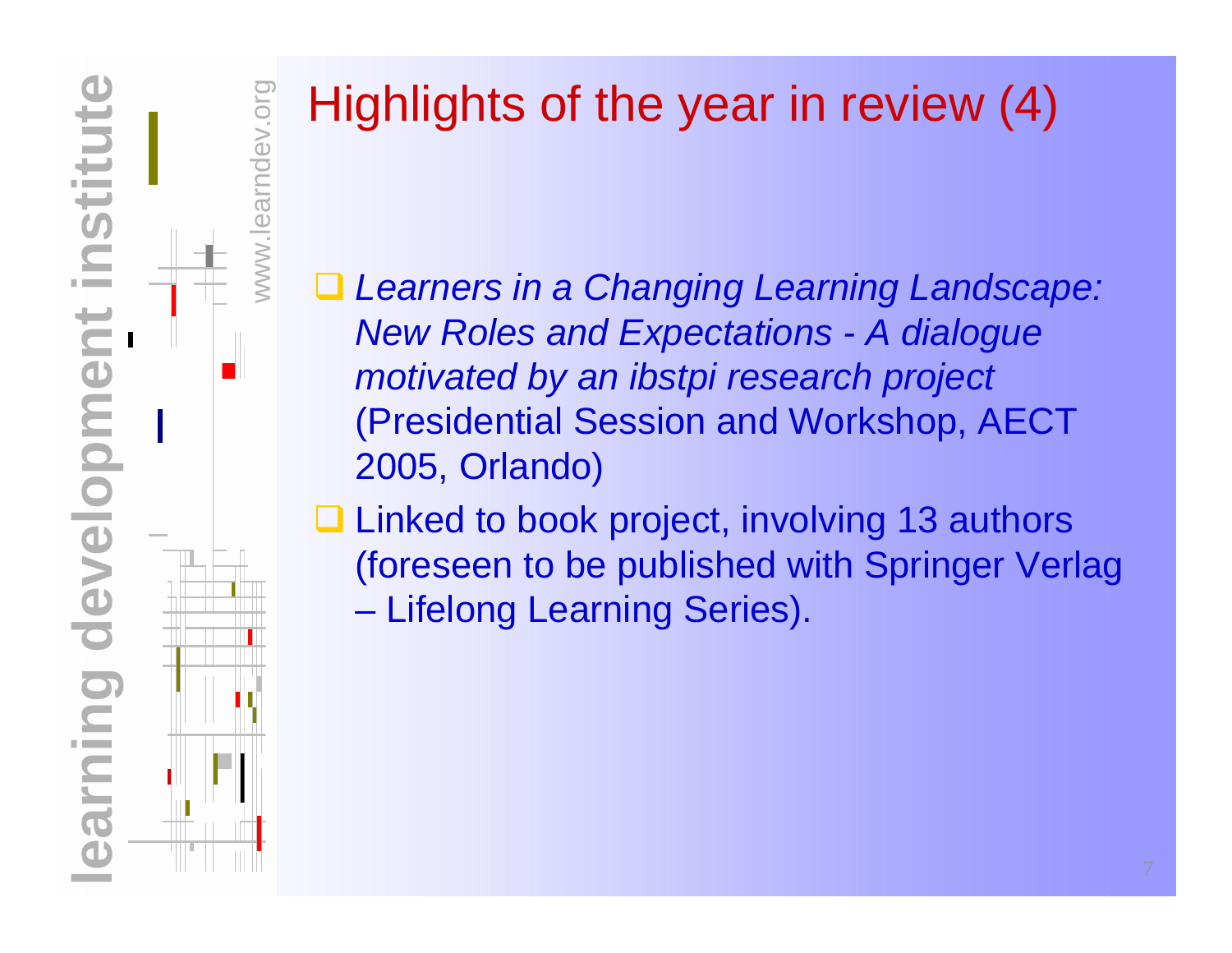

**NWW** 

ndev.org

# Highlights of the year in review (5)

 $\Box$  Symposium on *Rediscovering Childhood* and conference on *Early Childhood Development,*  organized by the Sindh Education Foundation (Karachi, Pakistan, April 3-6, 2006) – Two invited keynotes.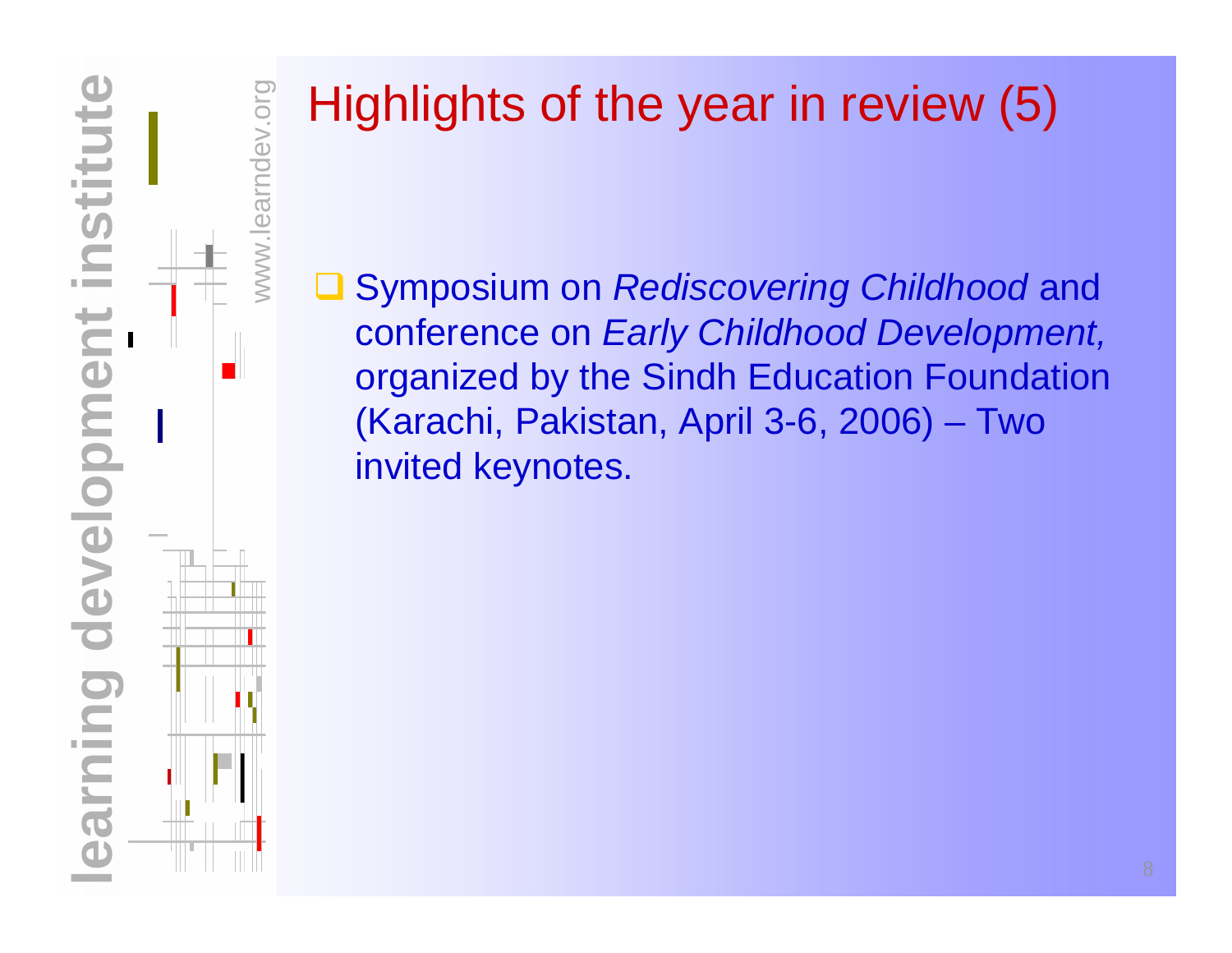**learning development institute** developme DO **College** E  $\overline{\Omega}$ 

www.learndev.org

# Highlights of the year in review (6)

- *To school, or not to school: is that the question?* An online discussion hosted by the Higher Education Learning Professionals (HELP) network on Collaboration Across Borders (cabweb.net) from 14 to 27 April 2006.
- □ Participation in online dialogues originated by others on issues of
	- $\bullet$ Online learning
	- $\bullet$ Research on learning and instruction
	- $\bullet$ Learning in culturally diverse contexts

as well as ongoing contribution to LISTSERVs:

- $\bullet$ learningsocietiesconference list (Shikshantar)
- $\bullet$ diversityinlearning list (Arab Education Forum).

(possible spin-off [still under discussion] in terms of special issue of UNESCO's International Social Science Journal).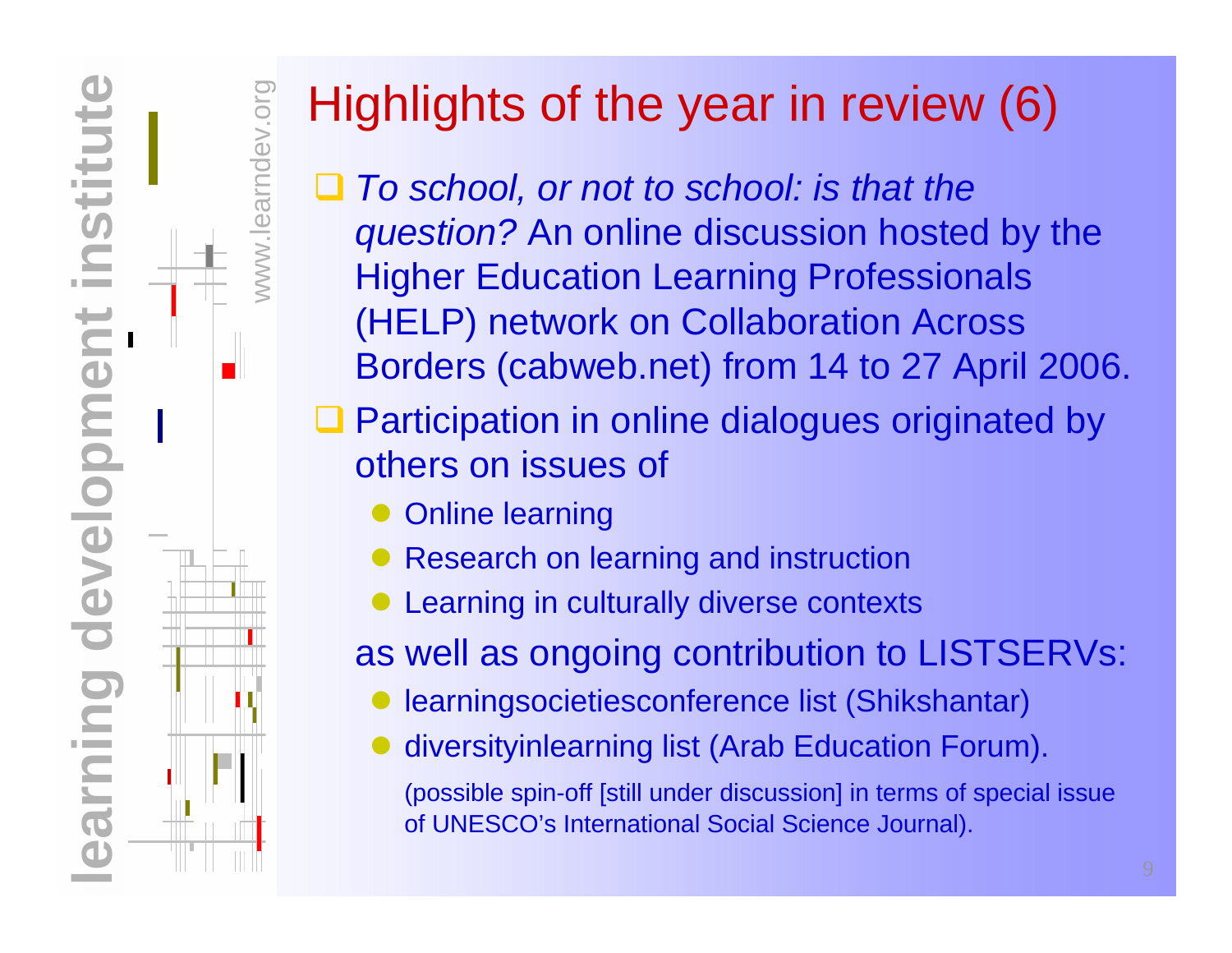

NWW.lea

mdev.org

# Highlights of the year in review (7)

#### **Q**Publications

- $\bullet$ One book
- $\bullet$ Several book chapters
- $\bullet$ Books and articles by fellows.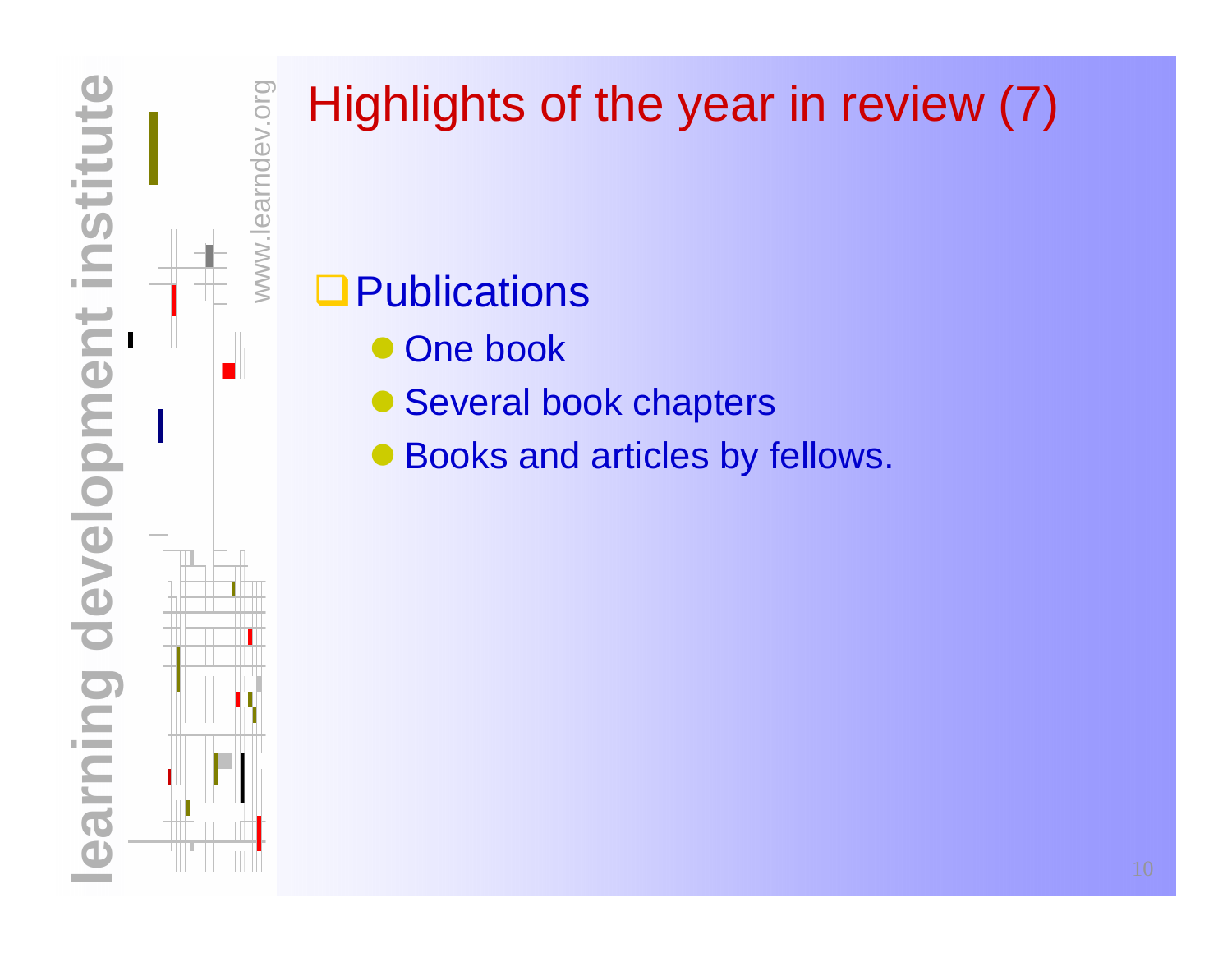

WWW.

mdev.org

#### New LDI Fellows

■Roy McWeeny – Pisa (FtLoS) John Avery – Copenhagen (LLH; FtLoS) Michael Spector – Tallahassee (MOL)